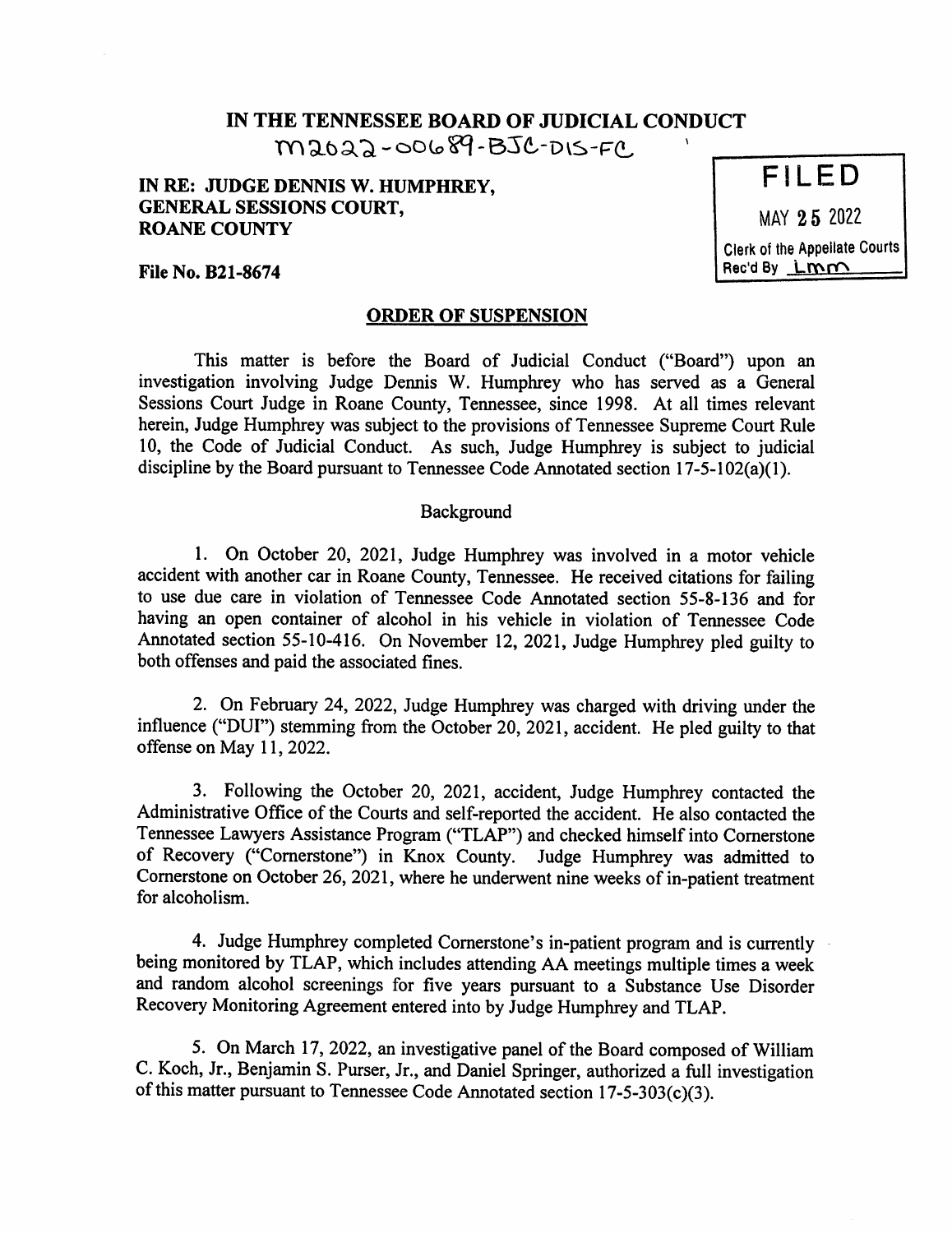6. In a notice dated March 22, 2022, Judge Humphrey was advised that his conduct implicated the following: Tenn. Code Ann.  $\S$  17-5-301(j)(1)(C) (a judicial offense includes a violation of the Code of Judicial Conduct); Tenn. Code Ann. § 17-5-  $301(i)(1)(H)$  (a judicial offense includes conduct calculated to bring the judiciary into public disrepute or to adversely affect the administration of justice); Tenn. Sup. Ct. R. 10, RJC 1.1 ("A judge shall comply with the law, including the Code of Judicial Conduct."); Tenn. Sup. Ct. R. 10, RJC 1.2 ("A judge shall act at all times in a manner that promotes public confidence in the independence, integrity, and impartiality of the judiciary, and shall avoid impropriety and the appearance of impropriety."); Tenn. Sup. Ct. R. 10, RJC 3.1(A) (prohibiting personal activities that would interfere with the proper and timely performance of the judge's duties); and Tenn. Sup. Ct. R. 10, RJC 3.1(C) (prohibiting personal activities that would appear to a reasonable person to undermine the judge's independence, integrity, or impartiality).

7. In a response dated April 6, 2022, Judge Humphrey admitted to the events described above.

### Analysis

8. Judges are required to act at all times in a manner that promotes public confidence in the integrity and impartiality of the judiciary, must avoid impropriety and the appearance of impropriety, and must comply with the law. Tenn. Sup. Ct. R. 10, RJC 1.1 and 1.2. Judges are also expected to maintain the highest standards of conduct and dignity of judicial office in their professional and personal lives. Preamble, Tenn. Sup. Ct. R. 10(2).

9. When any judge, but especially a judge who adjudicates substance abuse or chemical dependency matters such as Judge Humphrey, is convicted of DUI or related offenses, respect for the judiciary and the administration of justice suffers. Clearly, the public is more likely to respect and have confidence in the integrity and quality of justice administered by a judge if the judge has complied with the same standards of conduct he or she is responsible for applying to others. A judge convicted of DUI, or any other crime, does not inspire such confidence.

10. As the occupant of an honored position of public trust, a judge's role includes cultivating respect for the law and the administration of justice in both words and deeds. The conduct at issue here did just the opposite.

11. In light of the foregoing, the investigative panel, on May 11, 2022, pursuant to Tennessee Code Annotated section  $17-5-303(e)(2)(B)(i)(d)$ , approved the suspension of Judge Humphrey for a period of thirty days. See Tenn. Code Ann. § 17-5-301(f)(1)(A) and Tenn. Code Ann.  $\S$  17-5-303(e)(2)(B)(i)(d). The panel further determined that Judge Humphrey should be monitored by and adhere to the recommendations of TLAP for a period of five years consistent with his Substance Use Disorder Recovery Monitoring Agreement with TLAP.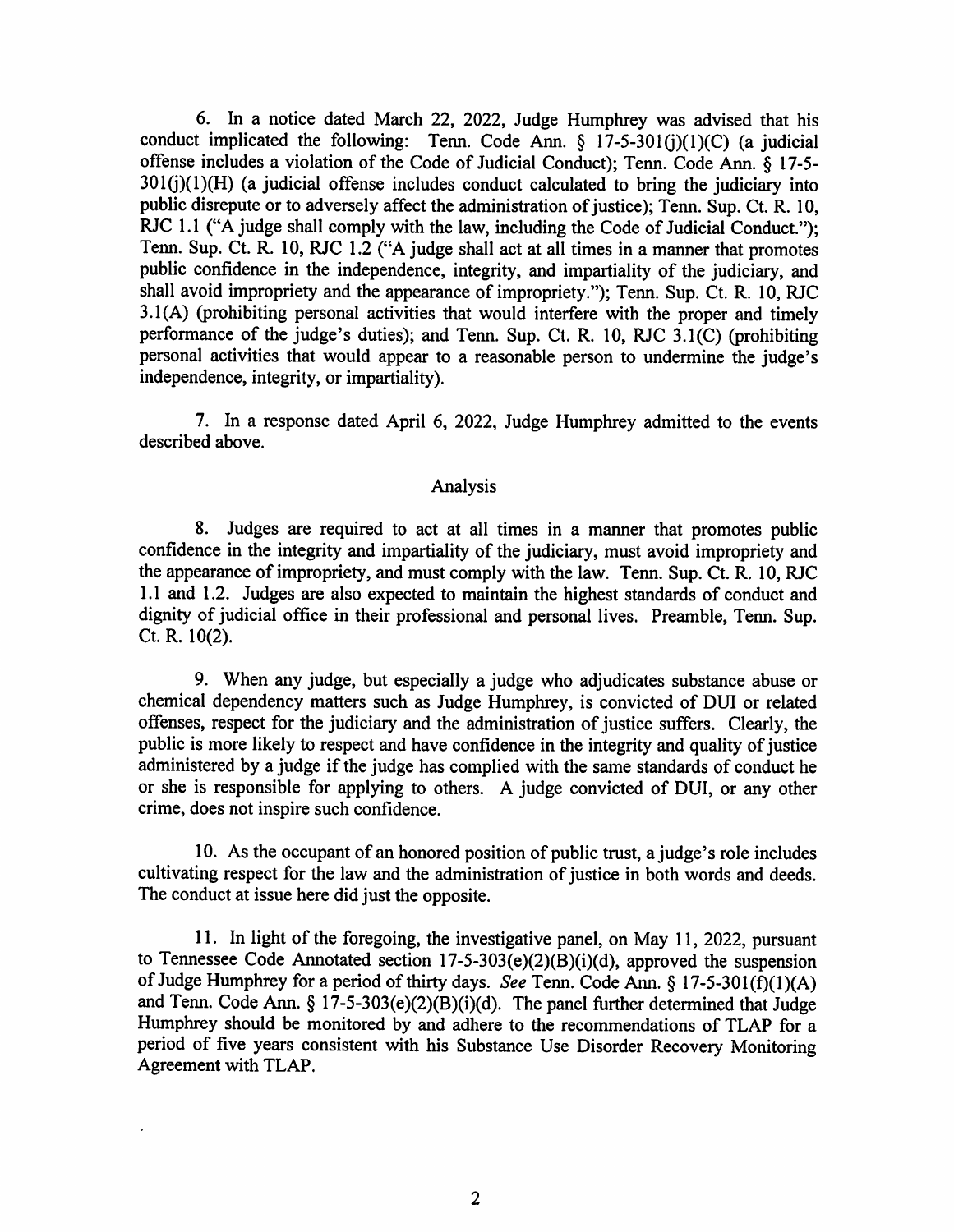12. Judge Humphrey, who has been transparent and cooperative throughout this matter and has accepted full responsibility for his actions, agreed to accept the sanctions described herein in lieu of the filing of formal disciplinary charges.

#### Conclusion

IT IS, THEREFORE, ORDERED that Judge Humphrey is suspended for a term of thirty (30) days effective July 1, 2022, through July 15, 2022, and September 1, 2022, through September 15, 2022. During this term of suspension, Judge Humphrey is prohibited from exercising any judicial power or authority, including, but not limited to, holding court, issuing subpoenas, setting or resetting cases, issuing warrants, setting or changing bonds, administrating oaths, or issuing oral or written rulings in any matter.

IT IS FURTHER ORDERED that Judge Humphrey shall be monitored by and adhere to the recommendations of TLAP for a period of five years consistent with his Substance Use Disorder Recovery Monitoring Agreement with TLAP.

| <b>ENTERED</b> this $\sqrt{5h}$ day of May, 2022.<br><b>Board Chair</b>    | Judge Dee David Gay   |
|----------------------------------------------------------------------------|-----------------------|
| E INVESTIGATIVE PANEL:<br>FOR '                                            |                       |
| with parmission MLD<br>William C. Koch, Jr.                                | $5 - 25 - 22$<br>Date |
| Buyanung<br><i>Avisu</i><br>with permission MLD<br>Benjamin S. Purser, Jr. | $5 - 25 - 22$<br>Date |
| orimain<br><b>Daniel Springer</b><br>With perjassion MLD                   | $5 - 25 - 22$<br>Date |